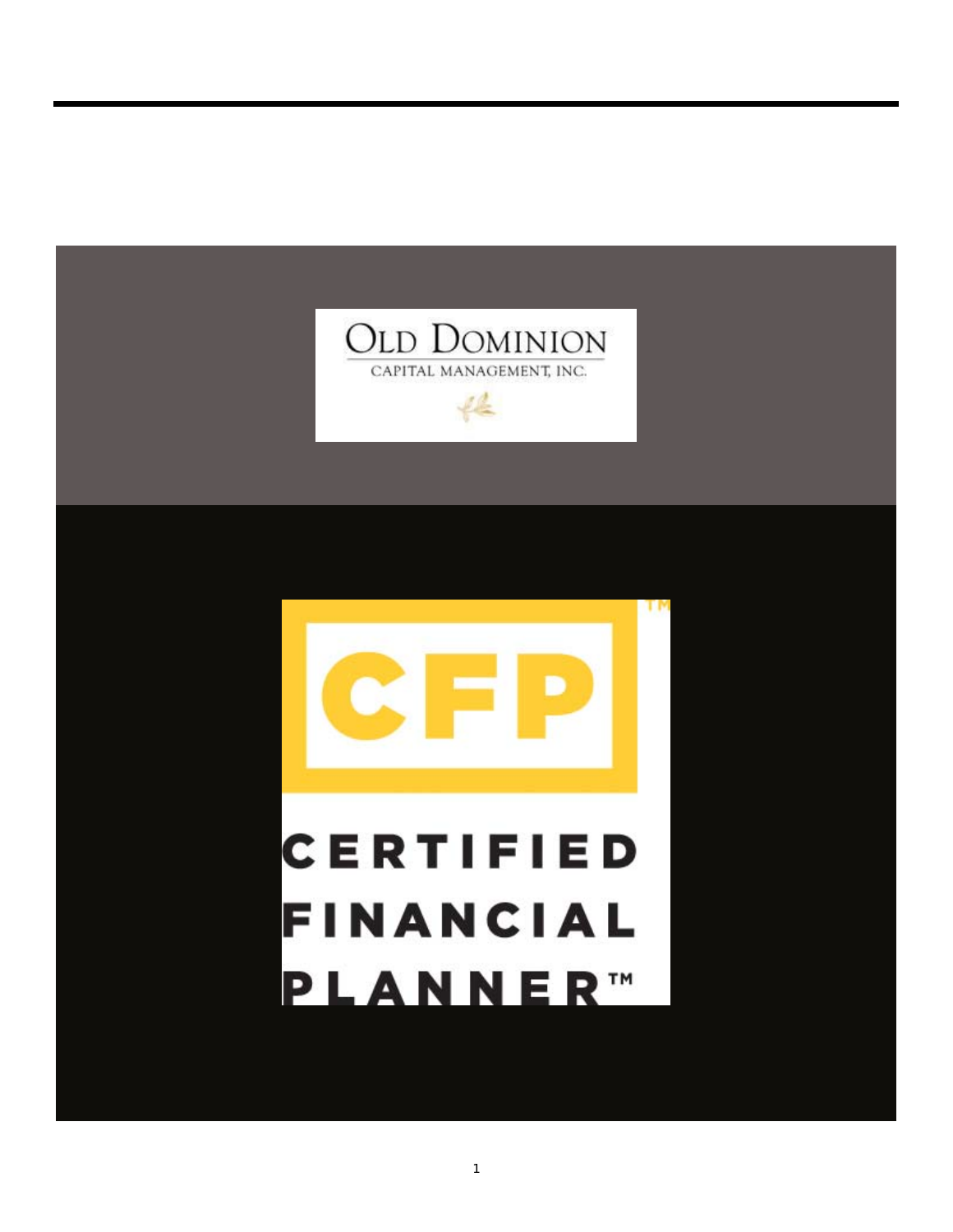Anyone can call himself or herself a "financial planner." Only those who have fulfilled certification and renewal requirements of the CFP<sup>®</sup> Board can display the CFP® certification marks. CFP® professionals are held to strict ethical standards to ensure financial planning recommendations are in your best interest. What's more, a CFP® professional must acquire three years of experience related to delivering financial planning services to clients and pass the comprehensive CFP® Certification Exam before they can call themselves a CFP® professional.

When selecting a financial planner, you need to feel confident that the person you choose to help you plan for your future is competent and ethical. The  $\text{CFP}^{\otimes}$  certification provides that sense of security by allowing only those who meet the aforementioned requirements the right to use the CFP<sup>®</sup>certification marks.

Old Dominion Capital Management has a very strong team of CERTIFIED FINANCIAL PLANNERS ™, compliance partners, and client service teammates ready to help you take the stress out of your finances.